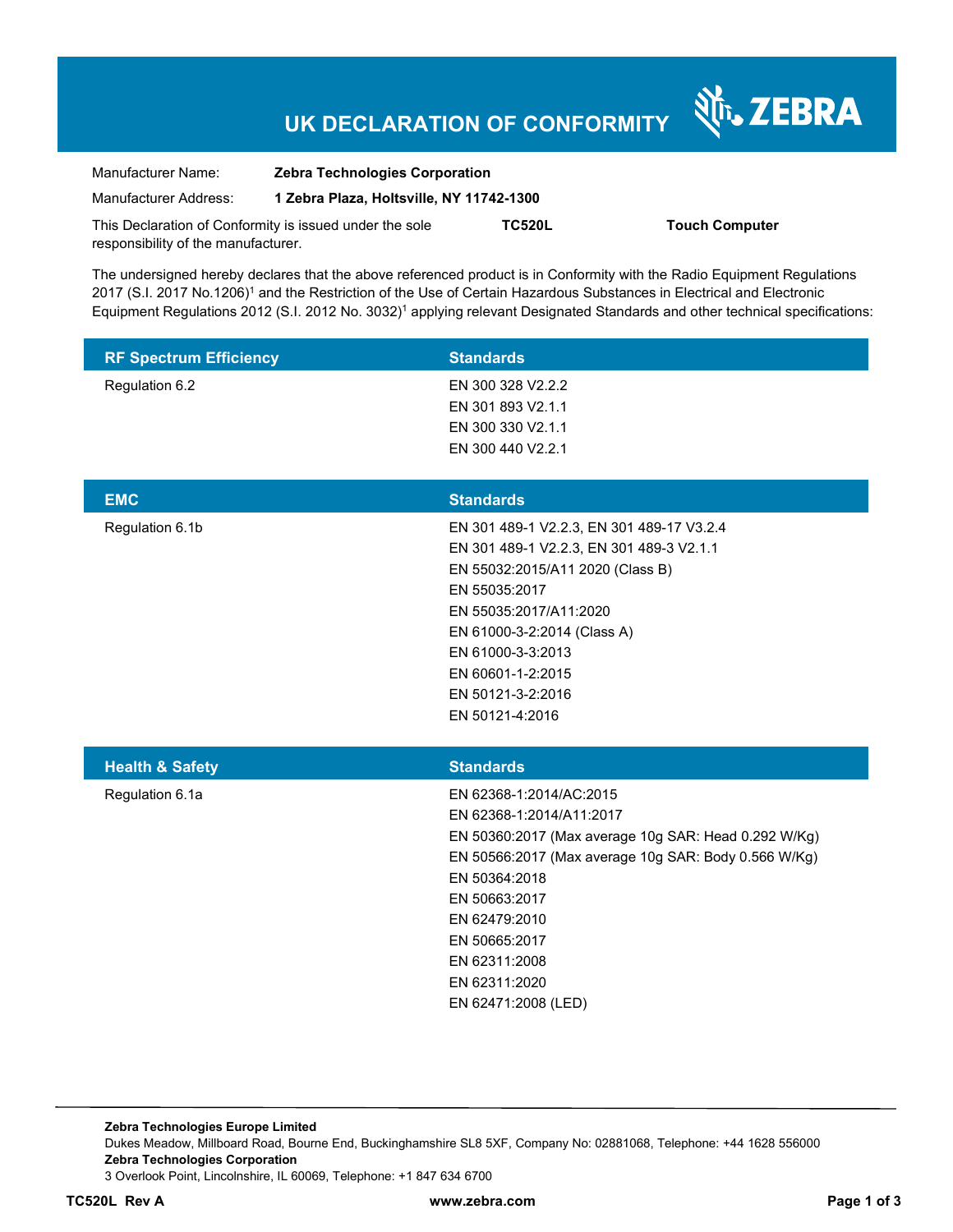## **UK DECLARATION OF CONFORMITY**



#### **Environmental Standards**

Restriction of the Use of Certain Hazardous Substances in Electrical and Electronic Equipment Regulations

EN 50581:2012 EN IEC 63000:2018

With regard to the Radio Equipment Regulations 2017 (S.I. 2017 No.1206)<sup>1</sup>, the conformity assessment procedure referred to in regulation 41(4)(a) and detailed in Schedule 2 has been followed.

1 As amended by applicable EU withdrawal legislation implemented at the time of issuing this declaration

#### **Signed on behalf of Zebra Technologies Corporation**

*(Signature of authorized person)* Marco Belli Rev: A Sr. Manager, Regulatory **Date: 28 June 2021** Control of the Date: 28 June 2021 Place: Bourne End, UK